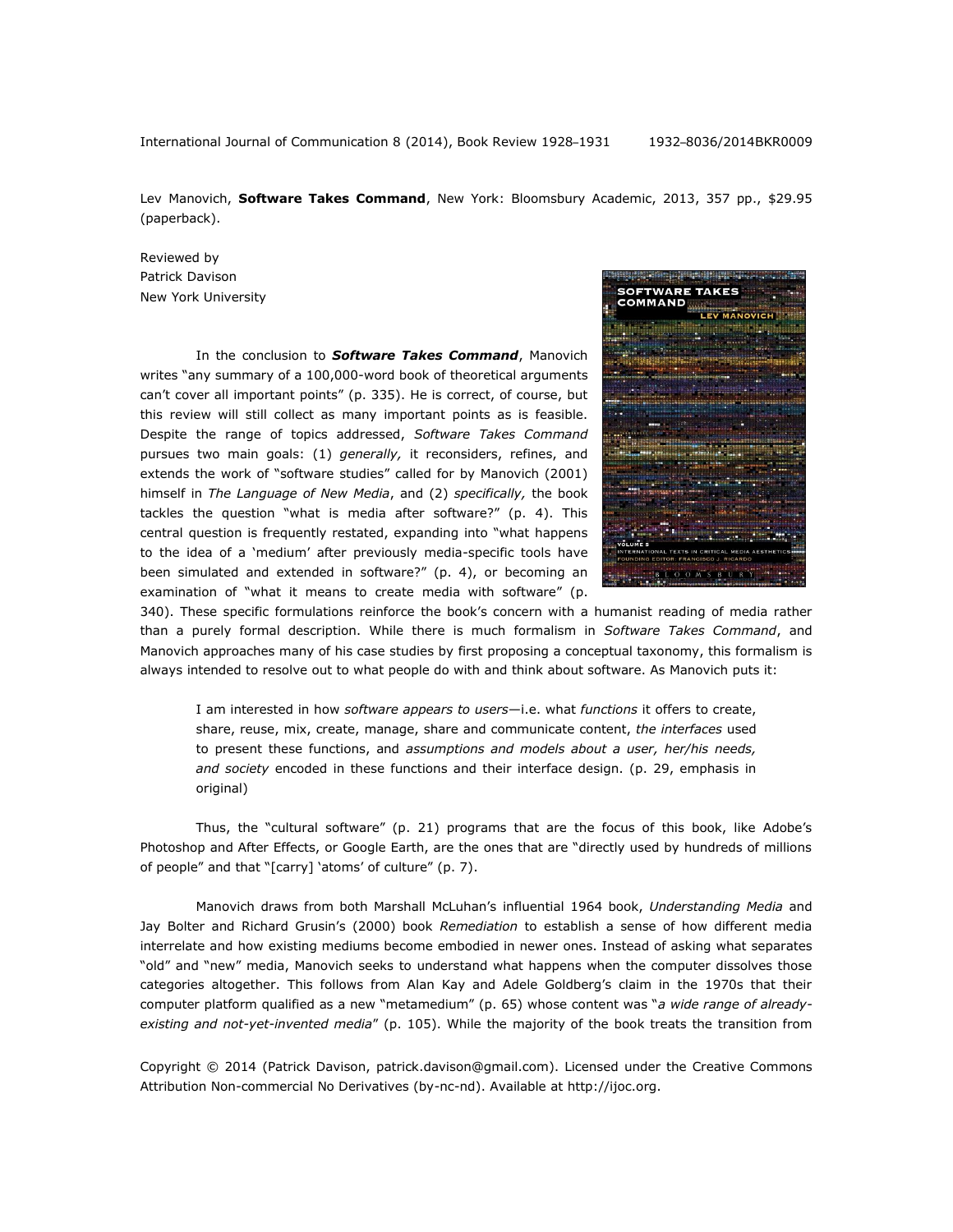medium to metamedium as if it were complete, Manovich does explain that the "media" concept should not be discarded.

Compared to historical figures in other veins of art and science, Manovich believes the individuals responsible for molding computers into media machines have been largely ignored. He begins his book by assembling the "secret history" of work during the 1960s, 1970s, and 1980s by figures like J. C. R. Licklider, Ivan Sutherland, Ted Nelson, Douglas Engelbart, Alan Kay, and Nicholas Negroponte and argues that they were not just computer scientists, but media theorists. Of these, none have influenced Manovich more than Alan Kay, who worked at Xerox PARC between 1970 and 1981 and "systematically articulated the paradigm and the technologies of *vernacular media computing*, as it exists today" (p. 56, emphasis in original). As Manovich moves from Kay's work to that of the others in this field, he notably avoids a chronological presentation. He moves backward to examine the precedents set by Douglas Englebart's team, jumps to Ted Nelson, follows hypermedia from the 1960s to the 1980s, and then moves back to 1963 to discuss Ivan Sutherland's *Sketchpad* program for computer-aided design. Perhaps it is this diversity of computing forms that prompts Manovich to conclude, along with Kay and Goldberg, that the computer is an exception to the historical progression of media technologies—not a medium but a metamedium.<sup>1</sup>

To the Kay and Goldberg–inspired distinction between "simulations of prior physical media" and "new computational media that have no physical precedents" (p. 110), Manovich adds another: All software actions can be categorized as either "specific to particular types of data" or able to "work with digital data in general" (p. 111). "Blur" commands only make sense in the context of digital images, while "copy" commands can be applied to data regardless of its "medium." A subsequent close look at Photoshop reveals that the properties associated with different digital formats are not "in" the objects themselves, but rather in the interface to those objects provided by particular software (p. 149). Thus can Manovich can arrive at his claim that "there is no such thing as 'digital media.' There is only software—as applied to media (or 'content')" (p. 152). For Manovich, this ability to project new properties onto existing data is a condition of "permanent extendability" (p. 157) that means software-based media will always be "new."

In part two of the book, Manovich argues that if the 1960s and 1970s were primarily concerned with computer simulation of predigital media, then the 1980s progressed to the next "stage" by introducing hybridity. Where multimedia involves the *content* of different media put alongside one another in the same composition, hybridity relies on the processes and techniques of different media being applied to one another. This hybridity can be seen in numerous works of digital art as well as the structure of Google Earth. Such a varied application of techniques is made possible because once introduced in software, a "medium" is transformed into a combination of data structure and a set of algorithms, thus enabling the separation of content and techniques.

Manovich brings these various threads together in his chapter on "soft evolution." The combination of algorithms and data structures, the simulation of procedures over materials, the question

 $\overline{a}$ 

<sup>&</sup>lt;sup>1</sup> Manovich does wrestle a bit with software's supposed exceptionality. See pages  $101-102$  for his thought process.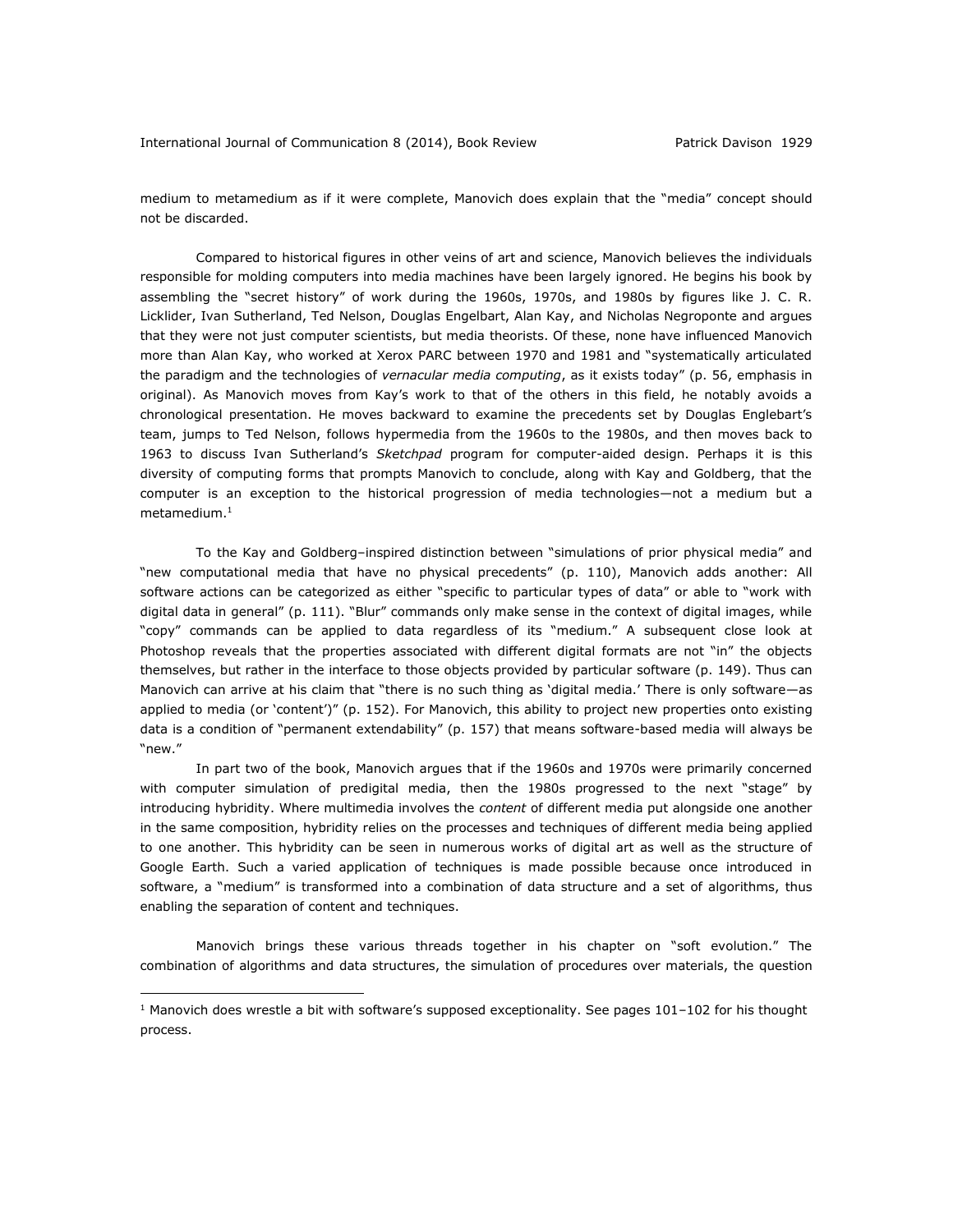of what software does to media, and the distinction between media-specific and media-independent techniques combine to reframe the question of media after software. In order to accommodate this change, Manovich turns to evolutionary biology's ability to describe "large numbers," "genetic links," and "constant development . . . and gradually increasing diversity" (p. 235). And yet, even as he articulates the dissolution of "media" Manovich reasserts that the concept should not be abandoned. Media are still "part of distinct cultural histories" (p. 226), descriptive of "presentational interaction [platforms]" (p. 228), and "related to human sensory systems" (p. 231).

The final part of *Software Takes Command* is organized around a time period (the 1990s), a form of moving image (motion graphics), and a piece of software (After Effects). These three are linked in what Manovich dubs the "Velvet Revolution": A period of change that saw the development of a "new cultural language that by now has become practically universal" (p. 254). An analysis of After Effects is used to illustrate the changes produced by the move from time-based to composition-based environments (p. 282), the introduction of 3-D compositing (p. 289), and the import and export of data (p. 296). Manovich dubs After Effects subject to "deep remixability" (p. 267) in that it remixes "not only content from different media but also their fundamental techniques, working methods, and ways of representation and expression" (p. 268).

From beginning to end, *Software Takes Command* is a personal book based on firsthand experience. This personal character could produce an ambivalence for some. Manovich's frequent citation of Wikipedia articles, for instance, might seem at times a forward-thinking embrace of digital resources, while coming off as less than rigorous at other times. Similarly, references to Google searches or the builtin dictionary of Microsoft Word can be both refreshingly frank and frustratingly anecdotal. Manovich uses case studies, such as the music video "Go!" by Common, that he is personally familiar with, but the variety of these examples and the difficulty of reproducing video in print make this a book best read with a computer nearby.

If there is a criticism I could offer, it would be that the text could have been condensed. For instance, Manovich introduces the concept of "hybridity" and "deep remix" and I personally did not feel capable of meaningfully distinguishing between the two—as both seem premised on the mixture of media techniques instead of media content. That said, the book is still a valuable resource for anyone interested in contemporary media theory or the humanist study of software. It collects both the history of media's softwarization in the 1960s and 1970s and the cultural development of a metalanguage of motion graphics in the 1990s. In addition, it provides the theoretical framework necessary for a discussion of these histories and for future developments in media software. If it does not provide a single, final answer to its catalyzing question, it is only because the use of "media after software" is a cultural phenomenon in which we are still neck deep.